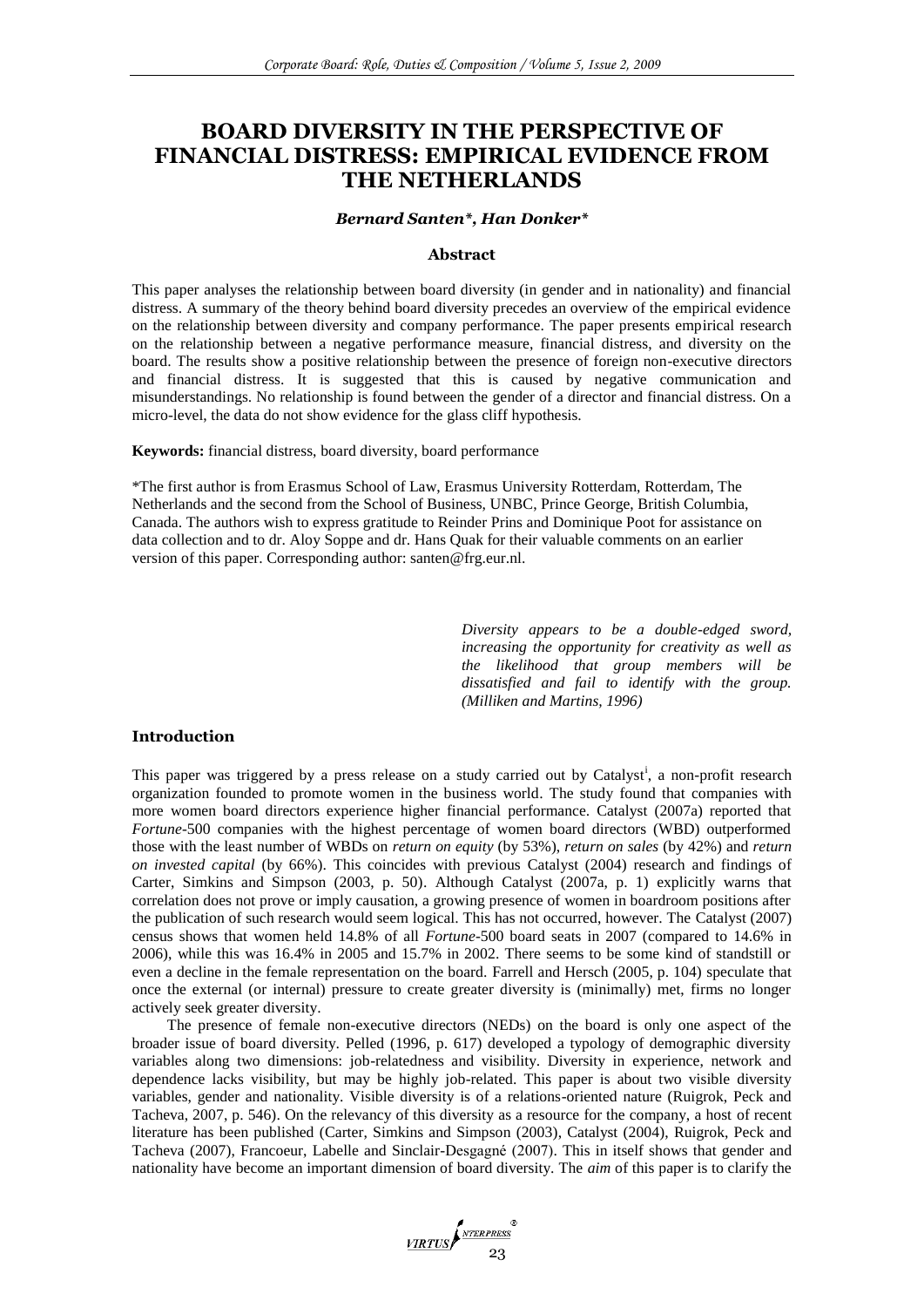relationship between these highly visible and relations-oriented diversity variables and financial distress. The subject of this paper is as yet an unexplored domain. In attempting to discover whether gender- or nationality diversity is a resource for a company in times of financial distress, this paper adds to the literature, as it is the first to examine the relationship between (gender- and nationality-) diversity and financial distress.

Female representation on boards in the Netherlands is lower than in the US. The US features a onetier system (where the executive and the non-executive directors (NEDs) are united in one board); in the Netherlands, the management board and the supervisory board are two separate corporate bodies. In 2007, only seven out of the 100 most powerful NEDs of Dutch companies were women (Hezewijk and van Zanten, 2008). Within the 250 largest Dutch companies, 7.1% of NEDs and 5.8% of the executive directors in 2006 was female (SCP, 2006, p. 213). In our cross-section analysis for the period 1993-2003, a mere 1.03% of all executive directors and 3.19% of all NEDs for *listed* companies in the Netherlands was female (a similar percentage is reported by Ruigrok, Peck and Tacheva (2007, p 551) for Switzerland in 2003). Internationalization of the Dutch board is more profound. The nationality variable in our crosssection analysis shows that 17.3% of all NEDs (compared to Switzerland, 2003: 22.10%) and 12.5% of all executive directors were of non-Dutch nationality.

This paper proceeds as follows. The next section reviews the theory and evidence on the relationship between diversity and company performance. Section three describes the data of this study, section four the method, and section five presents and discusses the results. Section six concludes.

## **Theory and empirical evidence**

Diversity could be defined as broad as Pelled (1996, p. 616) as diversity with respect to demographic attributes, or as narrow as Carter, Simkins and Simpson (2003, p. 36) as the percentage of women or minorities on the board of directors. In this paper diversity is restricted to gender- and nationality diversity as in Ruigrok, Peck and Tacheva (2007).

The agency theory favors board diversity as it believes that a greater diversity of opinions and interests on the board should keep managerial discretion within proper bounds (Francoeur, Labelle and Sinclair-Desgagné, 2007). For Pfeffer and Salancik (1978, p. 2), the key to organizational survival is the ability to acquire and maintain resources. Hillman and Dalziel (2003) reconcile Pfeffer and Salancik's resource-dependency theory and the agency theory by pointing out that while it is important to have external, independent NEDs on the board (which follows from the agency theory), these NEDs can be effective only if they are resourceful for the company. The same argument goes for diversity. Burgess and Tharenou (2002, p. 40) and Carter, Simkins and Simpson (2003, p. 36) give a number of reasons as to why women are needed on company boards. They mention (a) increased diversity of opinions in the boardroom, (b) additional strategic input, (c) influence on decision making and leadership styles, (d) supply of female role models and mentors, (e) improvement of company image, (f) women's capabilities and availability, (g) insufficient competent male directors, and (h) ensuring "better" boardroom behavior. All of these reasons presuppose that the female or foreign NED offers adequate resources. Left alone the resources, a female or a foreigner may bring *additionally* different perspectives, values, norms and understanding to the board (Ruigrok, Peck and Tacheva, 2007, p. 547). Therefore, a greater diversity is generally believed to be good for the company (Carter, Simkins and Simpson, 2003, p. 36).

*Company performance* can be measured in a number of ways. Catalyst (2007) uses three measures: return on equity, return on sales and return on invested capital. Francoeur, Labelle and Sinclair-Desgagné (2007), examining the relationship between gender diversity in corporate boards and firm performance, take the level of risk into consideration. Other approaches are conceivable, however. Porter (1991, p. 95) suggests that the central question in strategy concerns not only the reasons why firms succeed but also the reasons why they fail. The incidence of bankruptcy may therefore be used as an alternative corporate performance measure (Finegold, Benson and Hecht, 2007, p. 865, 868). Corporate bankruptcy is a unique context in which the contribution of board composition to corporate performance can be effectively examined (Daily and Dalton, 1994, p. 1606). It is therefore important to expand our knowledge of the role that boards of directors play in failed firms, due to the influence that directors may exert over firm processes and outcomes (Daily, 1995, p. 1042). In a way, bankruptcy can be seen as the ultimate performance test, as every director has a strong reputational incentive to avoid it. This paper explores whether gender- and nationality diversity form an extra resource for this incentive.

Based on the findings of Carter, Simkins and Simpson (2003) and Catalyst (2007a), who report a positive relationship between female presence on the board and firm performance, one might expect a negative relationship between female presence and financial distress.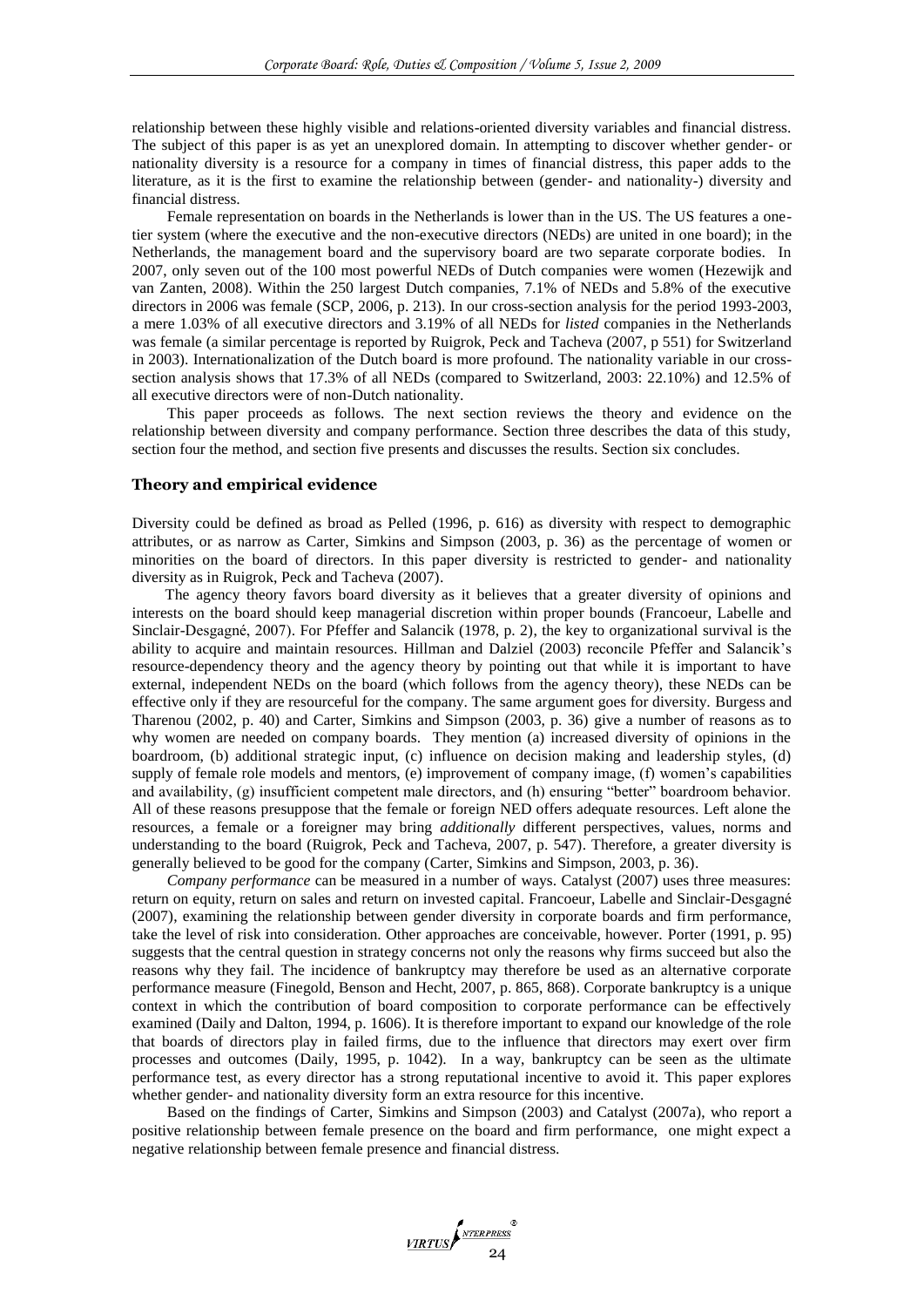#### *Hypothesis 1:*

*there is a negative relationship between gender diversity on the board and financial distress of a company.* 

This hypothesis will be tested for the absolute number of diverse NEDS (Catalyst, 2007a) as well as for the percentage of diverse NEDs (Carter, Simkins and Simpson, 2003).

As for the nationality diversity component, literature is less unequivocal. Ruigrok, Peck and Tacheva (2007, p. 551) report that foreign NEDs are likely to be more independent, which from the viewpoint of the agency theory relates to better monitoring and presumably to a lower chance on financial distress. But Milliken and Martins (1996, p. 415) describe negative effects of diversity on identification with the group and job satisfaction, as well as less frequent and more formal communication between the group members (p. 417). Would the negative or the positive effect of diversity dominate? The formulation of a neutral hypothesis seems to be the best solution.

#### *Hypothesis 2:*

*there is no relationship between nationality diversity on the board and financial distress of a company.*

Whilst the previous hypotheses are on the diversity of company boards, a diversity analysis of NEDs may be useful as well. Questions as: what type of NEDs has a seat in a financially distressed company, and how do 'diverse NEDs' differ in other characteristics than gender and nationality, are to be answered. Finally, the specific position of women in distressed companies will be explored through the Ryan and Haslam (2005) *glass cliff* hypothesis. They found that women are particularly likely to be placed in positions of leadership in circumstances of general financial downturn and downturn in company performance. In their view, these women seem, effectively, to have been placed on the top of a ‗glass cliff', in the sense that their leadership appointments are made in problematic organizational circumstances and hence are more precarious. This glass cliff hypothesis was tested by Adams, Gupta and Leeth (2007), who found that corporate performance preceding CEO appointments tends to favor females. Their conclusion: there does not seem to be a glass cliff facing female CEOs at US firms. However, Francoeur, Labelle and Sinclair-Desgagné (2007, p. 11) speculate that this glass cliff hypothesis might be relevant for their work on Canadian data (1990-2004). While they find that having more women on the board does not seem to generate significant excess returns, they conclude that, given the glass cliff hypothesis, this might even mean that female directors outperform their male counterparts because, compared to men, women are given less promising positions from which to start. The third hypothesis to be tested in this paper is in fact formulated by Ryan and Haslam (2005, p. 83 and 87), and reads as follows:

#### *Hypothesis 3:*

*women are over-represented in precarious leadership positions.*

The hypotheses 1 and 2 are formulated on a board level. Hypothesis 3 studies the relationship between female directors and financial distress on an individual level.

# **Data**

The period 1993-2003 offered a great opportunity to test the first and second hypothesis, as it showed a remarkable upswing and downturn of the economy. After the millennium change and the burst of the internet bubble, a number of Dutch listed companies went bankrupt. It is this unique relatively high number of bankruptcies, that made this research on characteristics of bankrupt listed companies and its comparison with control companies possible.

Of all companies listed on the Amsterdam Stock Exchange during three or more years in the period 1993-2003, 58 became financially distressed. Of these, 34 were cases of bankruptcy, suspension of payments or (qualified for) suspension of listing. As it was impossible to retrieve data for four of them, thirty bankrupt companies remained in the distressed sample. In 24 other cases, an unintended period (at least three sequential years) of losses was found. In accordance with Hill, Perry and Andes (1996), a company with such a record is considered for the purposes of this study also to be in financial distress. Of these 24 cases, two companies were excluded as they did not meet the additional requirement of having been listed at least three years before getting into distress. This requirement was formulated in order to have adequately functioning start-ups in the sample. Consequently, the sample consists of 30 bankrupt and 22 otherwise-distressed companies. The control sample consists of 167 companies that were listed during five or more years during the period 1993-2003. As one of these companies did not have a supervisory board (which is not legally required for listed companies as such), all results related to supervisory boards count 166 observations. Companies from the control sample were randomly and proportionally assigned to the years wherein companies from the financially distressed sample became

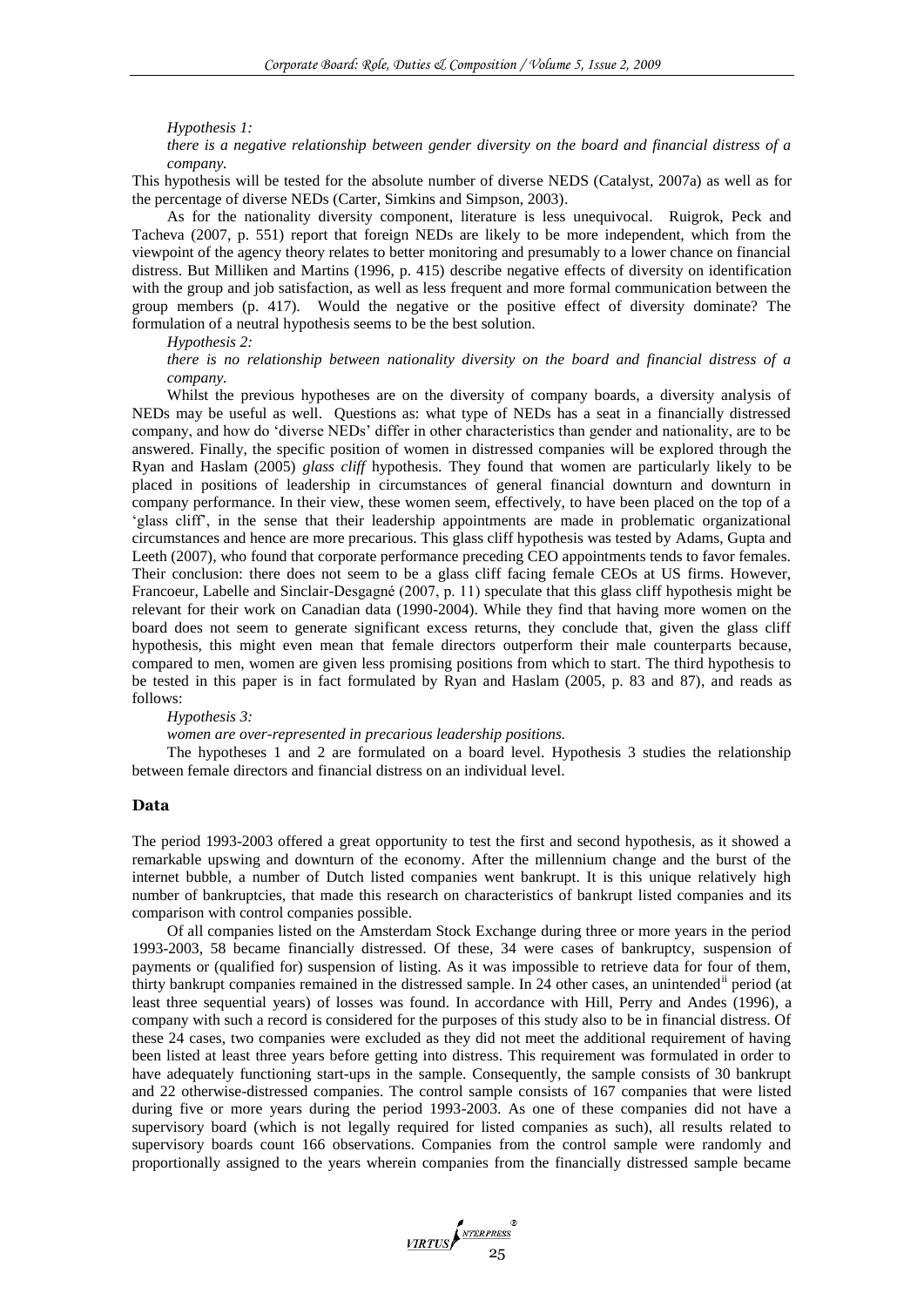financially distressed. Data were retrieved for  $t = -2$  through  $t = -3$  ( $t = 0$  is the year wherein the financial distress actually occurs). Integration of this delay is intended to ban, or at least diminish, the effect of reversed causation. D'Aveni (1990) for example found that, if results decline, firms lose prestigious board members in the two years prior to filing. Moreover, for  $t = -1$  bankrupt companies have seldom disclosed their annual accounts. Financial data is taken from Thomson Worldscope, data on NEDs and on industry is (in order of preference) retrieved from the annual reports, the publication *Bestuurders en commissarissen*, the Trade register, newspapers and (in the last resort) from reliable internet sources.

As for the third hypothesis, the appointment dates of female executive directors appointed in the (arbitrarily – and on availability of data - chosen) period 1999-2007 were found in annual reports. The stock prices of the listed companies concerned were retrieved from Thomson Worldscope.

# **Method**

As the dependent variable, financial distress, is of a binary nature, logit analysis is applied in this study. It requires less preconditions (e.g. normality of variables) than other methods, for example multiple discriminant analysis (Ohlson, 1980).

To test the first and second hypothesis it is necessary to tie in with previous bankruptcy prediction literature as the present study can be considered as an extension based on the diversity issue. Daily (1995, p. 1047) argues that effectively controlling for financial considerations may be particularly relevant for bankruptcy research. Ohlson (1980, p. 123) uses a ratio-based logit analysis on bankruptcy to show that four factors are statistically significant— those related to size, leverage, performance and liquidity. Sixteen years later, Hill, Perry and Andes (1996, p. 63) still use identical variables, generally called *financial control variables*. This study measures the size of the company by LNSIZE (the logarithm of total assets), the leverage by DEBTTA (total debt divided by total assets), the performance by NICE (net income divided by common equity) and the cash flow by CASHTA (cash flow divided by total assets). *Industry differences* are accounted for as well, in order to correct for systematically higher financial distress in certain industries. The only classification that turned out to be statistically significant, is a classification into old- and new-economy companies (ONECON). The applied dummy variable is assigned 0 for old-economy companies and 1 for new-economy companies, the latter defined as companies with more than 50% of turnover in  $t = -2$  in trade, production or service-delivery of ICTrelated hardware and software (communication-technology thus included).The significance of ONECON is no surprise, as the burst of the internet bubble was one of the commonly presented causes for a number of these bankruptcies.

*Gender* is specified in three ways. The variable GENED# specifies the number of female executive directors, GENND# the number of female NEDs on the board and GENTD# the number of female directors in management and supervisory board taken together. *Nationality* is measured by the variables FORED# (number of foreign executive directors), FORND# (number of foreign NEDs) and FORTD# (total number of foreign directors). *Diversity*, defined as the presence of women and/or foreigners is accounted for in the variables DIVED# (number of diverse executive directors), DIVND# (number of diverse NEDs) and DIVTD# (total number of foreign and/or female directors of the company). In the latter variables double counts are avoided; a female and foreign director is only once diverse as it is the different view they carry with them, that matters in this paper.

As for the third hypothesis, the period 1999-2007 showed six appointments of female executive directors of listed companies for which data is available. The movements of the stock prices of these companies around the appointment date are compared with the movements around the appointment of six randomly chosen appointments of men. This study chooses to consider appointments of executive directors and not of NEDs, as in the Dutch context the appointment of an executive director is generally felt of more importance for the stock prices that that of a NED.

## **Results**

## **The performance hypotheses**

With respect to the financial control and industry variables, the analysis of the data given in table 1 shows that financially distressed companies are generally smaller (lower LNSIZE), and report a lower standardized income (NICE) and a lower standardized cashflow (CASHTA) than control companies. Financially distressed companies are higher leveraged (higher DEBTTA), and are often new-economy companies (ONECON). The mean and median of all of these variables differ significantly between the samples on a 1% level of reliability. As the number of foreign and female executive directors and NEDs

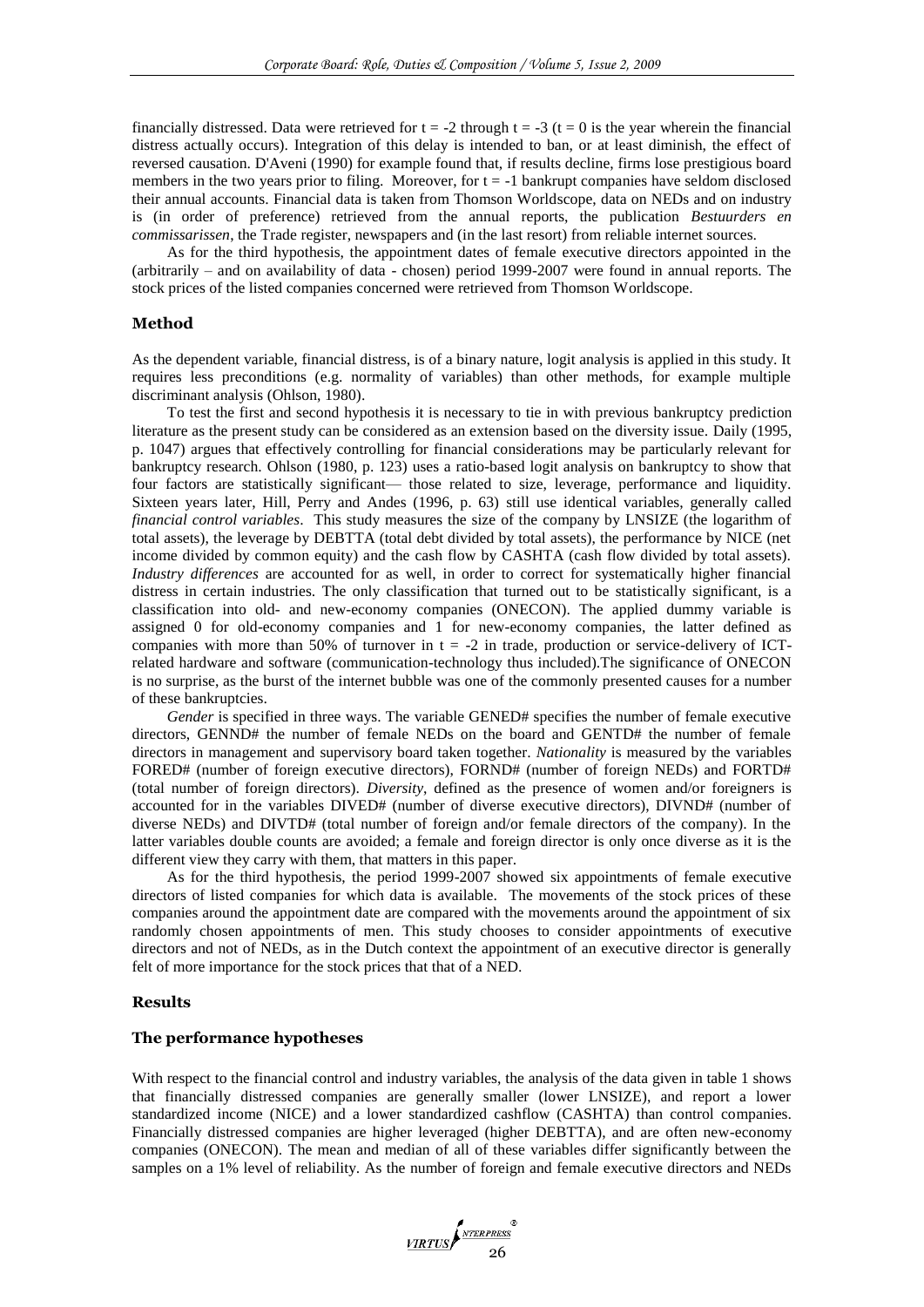is not distributed normally, only the z-score for these variables is reported. The number of foreigners on the supervisory board differs statistically significant on a 5% level of reliability, whilst the total number of foreign directors, the diversity on the supervisory board and the diversity on the management board appears statistically significantly different on a 10% level of reliability. The other variables do not show statistically significant differences.

| <b>Table 1.</b> An analysis of the financial control variables, the industry classification, the board size, the |
|------------------------------------------------------------------------------------------------------------------|
| gender-, nationality- and total diversity (in numbers), for the control sample and the financially               |
| distressed sample of listed Dutch companies, 1993-2003, based on panel data for $t = -2$ and $t = -3$            |
| before the financial distress event occurred.                                                                    |

|                          | control sample         |                  |          | financially distressed sample |                  |           |                     |                    |
|--------------------------|------------------------|------------------|----------|-------------------------------|------------------|-----------|---------------------|--------------------|
| independent              |                        | min              | mean     |                               | min              | mean      | difference          | absolute t-value   |
| variables<br>$t = -2,-3$ | number of<br>companies | (max)<br>[total] | (median) | number of<br>companies        | (max)<br>[total] | (median)  | of mean<br>(median) | (absolute z-value) |
| <b>LNSIZE</b>            | 334                    | 1.03             | 5.76     | 104                           | 0.32             | 4.60      | 1.16                | 4.79***            |
|                          |                        | (13.20)          | (5.57)   |                               | (9.38)           | (4.31)    | (1.26)              | $(4.83)$ ***       |
| <b>DEBTTA</b>            | 334                    | 0.00             | 0.23     | 104                           | 0.00             | 0.30      | $-0.07$             | $3.14***$          |
|                          |                        | (0.76)           | (0.22)   |                               | (0.85)           | (0.30)    | $(-0.08)$           | $(3.02)$ ***       |
| <b>NICE</b>              | 334                    | $-1.53$          | 0.21     | 104                           | $-16.48$         | $-0.68$   | 0.89                | $3.69***$          |
|                          |                        | (1.88)           | (0.16)   |                               | (0.88)           | $(-0.07)$ | (0.23)              | $(9.63)$ ***       |
| <b>CASHTA</b>            | 310                    | $-0.16$          | 0.12     | 104                           | $-2.95$          | $-0.05$   | 0.17                | $4.27***$          |
|                          |                        | 0.36             | (0.11)   |                               | 0.30             | (0.03)    | (0.08)              | $(8.88)$ ***       |
| <b>ONECON</b>            | 334                    | $\overline{0}$   | 0.10     | 104                           | $\overline{0}$   | 0.42      | $-0.32$             | $6.25***$          |
|                          |                        | $\mathbf{1}$     | (0)      |                               | $\mathbf{1}$     | (0)       | (0)                 | $(7.47)$ ***       |
| size of the board        |                        |                  |          |                               |                  |           |                     |                    |
| ED#                      | 334                    | [1055]           | 3.158    | 104                           | [300]            | 2.884     | 0.274               | 1.41               |
| NED#                     | 334                    | [1718]           | 5.175    | 104                           | [443]            | 4.260     | 0.915               | 4.09***            |
| gender                   |                        |                  |          |                               |                  |           |                     |                    |
| GENED#                   | 334                    | $[12]$           | 0.036    | 104                           | $[2]$            | 0.019     | 0.017               | (0.84)             |
| GENND#                   | 332                    | $[55]$           | 0.166    | 104                           | $[14]$           | 0.135     | 0.031               | (0.74)             |
| GENTD#                   | 334                    | [67]             | 0.201    | 104                           | [16]             | 0.154     | 0.047               | (0.94)             |
| nationality              |                        |                  |          |                               |                  |           |                     |                    |
| FORED#                   | 334                    | [123]            | 0.368    | 104                           | $[57]$           | 0.548     | $-0.180$            | (1.54)             |
| FORND#                   | 332                    | [264]            | 0.795    | 104                           | [106]            | 1.019     | $-0.224$            | $(2.08)$ **        |
| FORTD#                   | 334                    | [387]            | 1.159    | 104                           | [163]            | 1.567     | $-0.408$            | $(1.85)^*$         |
| diversity                |                        |                  |          |                               |                  |           |                     |                    |
| DIVED#                   | 334                    | [133]            | 0.398    | 104                           | $[59]$           | 0.567     | $-0.169$            | (1.29)             |
| DIVND#                   | 332                    | [305]            | 0.919    | 104                           | $[114]$          | 1.096     | $-0.177$            | $(1.79)$ *         |
| DIVTD#                   | 334                    | [438]            | 1.311    | 104                           | [173]            | 1.663     | $-0.352$            | $(1.64)$ *         |

\*\*\*, \*\* and \* indicate statistical significance at a 1%, 5% and 10% level, respectively. Two tails tested.

Means for the board size and the diversity variables are given on a three digit level in order to avoid the loss of relevant information.

| LNSIZE        | the natural logarithm of total assets in million Euros                                                    |
|---------------|-----------------------------------------------------------------------------------------------------------|
| <b>DEBTTA</b> | total debt divided by total assets                                                                        |
| <b>NICE</b>   | net income divided by common equity                                                                       |
| <b>CASHTA</b> | cashflow from operations divided by total assets                                                          |
| <b>ONECON</b> | dummy, 1 for new-economy (ICT related) companies $(50\%$ of turnover in hardware or software related ICT- |
| products)     |                                                                                                           |
| ED#           | number of executive directors $(=\text{size of the management board})$                                    |
| NED#          | number of non-executive directors $(=\text{size of the supervisory board})$                               |
| GENED#        | the number of female executive directors                                                                  |
| GENND#        | the number of female NEDs                                                                                 |
| GENTD#        | the total number of female directors                                                                      |
| FORED#        | the number of foreign executive directors                                                                 |
| FORND#        | the number of foreign NEDs                                                                                |
| FORTD#        | the total number of foreign directors                                                                     |
| DIVED#        | the number of female and/or foreign directors                                                             |
| DIVND#        | the number of female and/or foreign NEDs                                                                  |
| DIVTD#        | the total number of female and/or foreign directors.                                                      |
|               |                                                                                                           |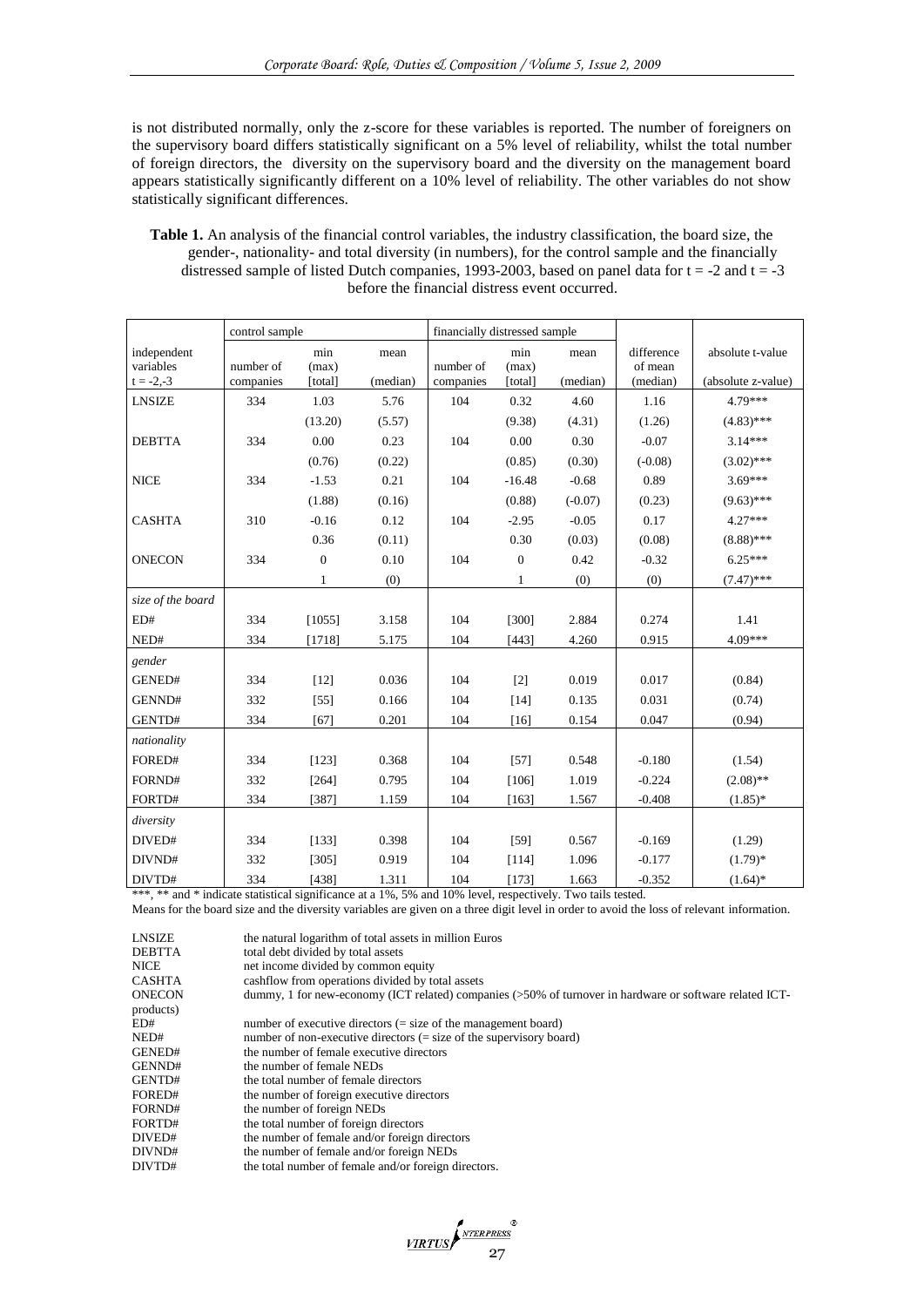As the supervisory board (NED#) of the control group is significantly larger by one person than the supervisory board of a financially distressed company (table 1), one might expect that a percentage approach (as applied in Carter, Simkins and Simpson (2003) would show significant differences as well. Table 2 shows that the diversity *percentages* do indeed differ significantly, FORND% (percentage of foreign NEDs in the board) and DIVND% (percentage of female and/or foreign NEDs in the board) on a 1% level of reliability, and FORTD% (percentage of foreign executives and NEDs in the management and supervisory board) and DIVTD% (percentage of female and/or foreign executive directors and NEDs on the management and supervisory board) on a 5% level of reliability.

**Table 2.** An analysis of the gender-, nationality- and total diversity (in percentages of the management board, of the supervisory board and of all directors) for the control sample and the financially distressed sample of listed Dutch companies, 1993-2003, based on panel data for  $t = -2$  and  $t = -3$ before the financial distress event occurred.

|                          | control sample |          |          |           | financially distressed sample |          |                       |                    |
|--------------------------|----------------|----------|----------|-----------|-------------------------------|----------|-----------------------|--------------------|
| independent<br>variables | number of      | min      | mean     | number of | min                           | mean     | difference<br>of mean | absolute t-value   |
| $t = -2,-3$              | companies      | (max)    | (median) | companies | (max)                         | (median) | (median)              | (absolute z-value) |
| gender                   |                |          |          |           |                               |          |                       |                    |
| <b>GENED%</b>            | 334            | 0.00     | 1.59     | 104       | 0.00                          | 0.35     | 1.24                  | $2.11**$           |
|                          |                | (100.00) | (0.00)   |           | (20.00)                       | (0.00)   | (0.00)                | (0.88)             |
| GENND%                   | 332            | 0.00     | 2.52     | 104       | 0.00                          | 3.49     | $-0.97$               | 0.88               |
|                          |                | (50.00)  | (0.00)   |           | (50.00)                       | (0.00)   | (0.00)                | (0.46)             |
| GENTD%                   | 334            | 00.0     | 2.25     | 104       | 0.00                          | 1.90     | 0.35                  | 0.57               |
|                          |                | (33.33)  | (0.00)   |           | (18.18)                       | (0.00)   | (0.00)                | (0.76)             |
| nationality              |                |          |          |           |                               |          |                       |                    |
| FORED%                   | 334            | 0.00     | 7.96     | 104       | 0.00                          | 15.34    | $-7.38$               | $2.34**$           |
|                          |                | (100.00) | (0.00)   |           | (100.00)                      | (0.00)   | (0.00)                | $(1.81)$ *         |
| FORND%                   | 332            | 0.00     | 12.48    | 104       | 0.00                          | 20.33    | $-7.85$               | $2.75***$          |
|                          |                | (100.00) | (0.00)   |           | (100.00)                      | (0.00)   | (0.00)                | $(2.76)$ ***       |
| FORTD%                   | 334            | 0.00     | 11.19    | 104       | 0.00                          | 17.99    | $-6.80$               | $2.59**$           |
|                          |                | (100.00) | (0.00)   |           | (88.89)                       | (0.00)   | (0.00)                | $(2.36)$ **        |
| diversity                |                |          |          |           |                               |          |                       |                    |
| DIVED%                   | 334            | 0.00     | 9.40     | 104       | 0.00                          | 15.69    | $-6.29$               | 1.98**             |
|                          |                | (100.00) | (0.00)   |           | (100.00)                      | (0.00)   | (0.00)                | (1.46)             |
| DIVND%                   | 332            | 0.00     | 14.37    | 104       | 0.00                          | 22.51    | $-8.14$               | $2.87***$          |
|                          |                | (100.00) | (0.00)   |           | (100.00)                      | (12.50)  | (0.00)                | $(2.85)$ ***       |
| DIVTD%                   | 334            | 0.00     | 12.92    | 104       | 0.00                          | 19.33    | $-6.41$               | $2.49**$           |
|                          |                | (100.00) | (0.00)   |           | (88.89)                       | (10.56)  | (0.00)                | $(2.31)$ **        |

\*\*\*, \*\* and \* indicate statistical significance at a 1%, 5% and 10% level, respectively. Two tailed tested.

The variables are the percentages of the variables defined below table 1.

The statistics in table 2 on the executive director related variables (GENED%, FORED% and DIVED%) should be interpreted with caution, as, due to non-normality of their distribution, only the zvalues are of importance. Even so, FORED% differs statistically significant on a 10% level, indicating a higher percentage of foreign executive directors on boards of financially distressed firms. Interestingly, the correlation table (table 3) shows a statistically significant positive correlation at the 1% level between the size of the company (LNSIZE) and all diversity variables in numbers. The correlation table for the diversity variables in percentages shows similar results (not included in this paper). Larger companies have larger boards and larger boards are more diverse. Carter, Simkins and Simpson (2003) report similar findings for the US.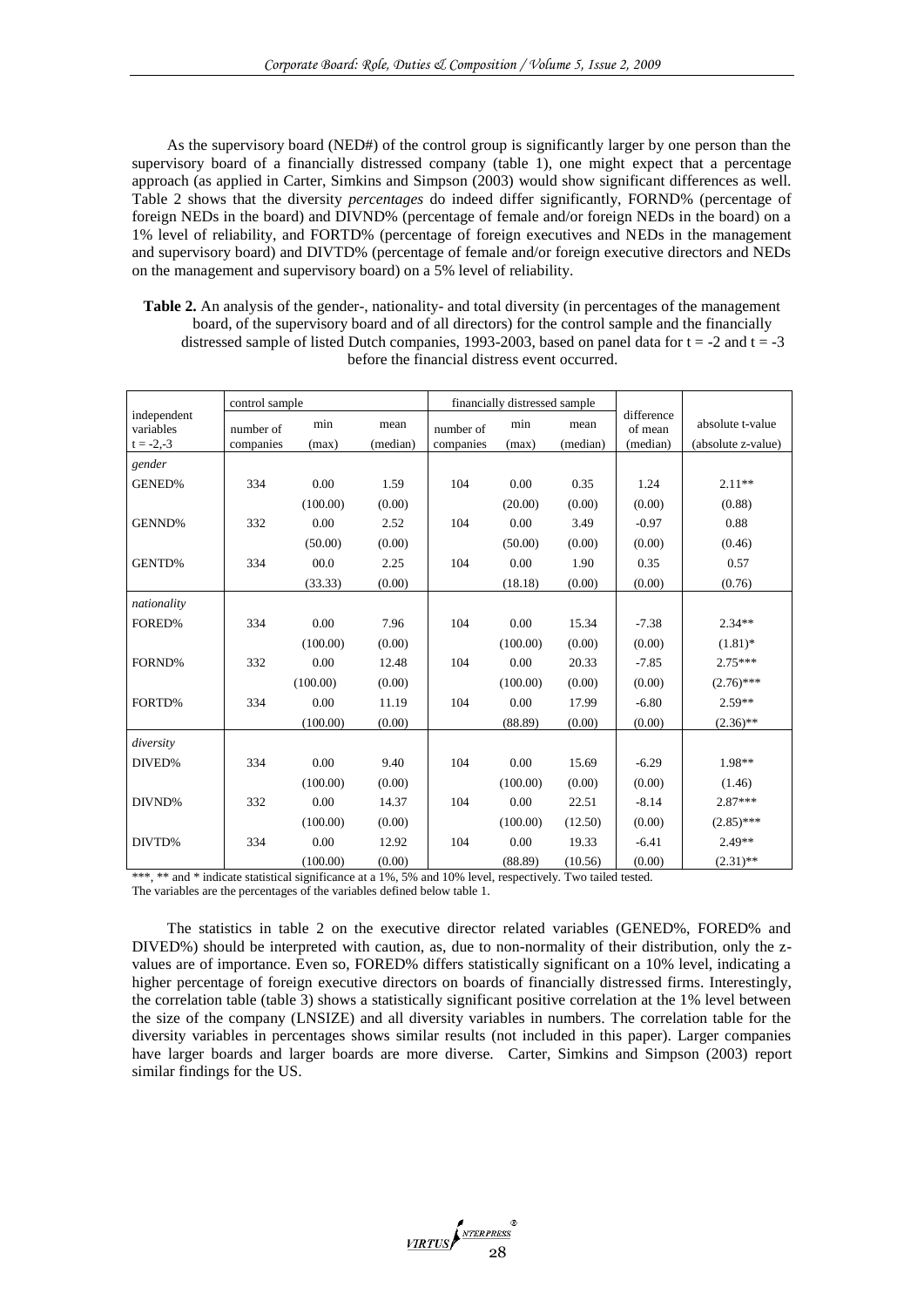**Table 3.** Correlation table (Pearson) of the financial control variables, the industry classification, and the gender- nationality and diversity related variables (in numbers) of listed Dutch companies, 1993-2003, based on panel data for  $t = -2$  and  $t = -3$  before the financial distress event occurred.

|               | LNSIZE    | <b>DEBTTA</b>                                                                                     | NICE       | CASHTA    | ONECON    | ED#       | NED#      | GENED#    | GENND#   | GENTD#    | FORED#   | FORND#   | FORTD#    | DIVED#   | DIVND#   |
|---------------|-----------|---------------------------------------------------------------------------------------------------|------------|-----------|-----------|-----------|-----------|-----------|----------|-----------|----------|----------|-----------|----------|----------|
| <b>LNSIZE</b> |           |                                                                                                   |            |           |           |           |           |           |          |           |          |          |           |          |          |
| DEBTTA        | $0.18***$ | 1                                                                                                 |            |           |           |           |           |           |          |           |          |          |           |          |          |
| NICE          | 0.06      | $-0.26**$                                                                                         |            |           |           |           |           |           |          |           |          |          |           |          |          |
| CASHTA        | $0.14***$ | $-0.18**$                                                                                         | $0.55***$  |           |           |           |           |           |          |           |          |          |           |          |          |
| ONECON        | $-0.16**$ | $-0.06$                                                                                           | $-0.23**$  | $-0.21**$ | 1         |           |           |           |          |           |          |          |           |          |          |
| ED#           | $0.58**$  | 0.05                                                                                              | $-0.04$    | 0.03      | 0.06      |           |           |           |          |           |          |          |           |          |          |
| NED#          | $0.74***$ | 0.08                                                                                              | 0.05       | 0.07      | $-0.20**$ | $0.52**$  |           |           |          |           |          |          |           |          |          |
| GENED#        | $-0.09$   | $-0.11*$                                                                                          | 0.03       | 0.04      | 0.05      | 0.027615  | $-0.10*$  | 1         |          |           |          |          |           |          |          |
| GENND#        | $0.31***$ | 0.00                                                                                              | $-0.10*$   | 0.01      | $-0.03$   | $0.23**$  | $0.39**$  | $-0.01$   |          |           |          |          |           |          |          |
| GENTD#        | $0.26**$  | $-0.04$                                                                                           | $-0.09$    | 0.03      | $-0.01$   | $0.23**$  | $0.32**$  | $0.38**$  | $0.92**$ |           |          |          |           |          |          |
| FORED#        | $0.33**$  | 0.07                                                                                              | $-0.19**$  | $-0.11*$  | $0.13**$  | $0.46**$  | $0.21**$  | 0.00      | 0.05     | 0.05      | 1        |          |           |          |          |
| FORND#        | $0.45**$  | 0.03                                                                                              | $-0.11*$   | $-0.04$   | 0.03      | $0.40**$  | $0.47**$  | $-0.07$   | $0.19**$ | $0.15**$  | $0.53**$ |          |           |          |          |
| FORTD#        | $0.46**$  | 0.05                                                                                              | $-0.16***$ | $-0.08$   | 0.08      | $0.48**$  | $0.41**$  | $-0.04*$  | $0.15**$ | $0.12**$  | $0.83**$ | $0.91**$ |           |          |          |
| DIVED#        | $0.32***$ | 0.05                                                                                              | $-0.19**$  | $-0.11*$  | $0.13**$  | $0.46***$ | $0.19**$  | $0.15***$ | 0.06     | $0.11*$   | $0.99**$ | $0.51**$ | $0.81***$ |          |          |
| DIVND#        | $0.50**$  | 0.03                                                                                              | $-0.10*$   | $-0.04$   | 0.01      | $0.44**$  | $0.55***$ | $-0.07$   | $0.39**$ | $0.34***$ | $0.50**$ | $0.97**$ | $0.88***$ | $0.49**$ | 1        |
| DIVID#        | $0.49**$  | 0.05                                                                                              | $-0.16***$ | $-0.08$   | 0.07      | $0.52**$  | $0.46**$  | 0.03      | $0.29**$ | $0.28**$  | $0.82**$ | $0.90**$ | $0.98**$  | $0.81**$ | $0.91**$ |
|               |           | ** and * indicate statistical significance at a 1% and 5% level, respectively. Two tailed tested. |            |           |           |           |           |           |          |           |          |          |           |          |          |

Table 4 presents the results of the logit analysis on the diversity *numbers* and table 5 those on the diversity *percentages*. The dependent variable, DISTRESS, is 0 for the control group and 1 for the distressed group. From the literature, it could well be expected that the financial control and industry variables are statistically significant in the standard model (model 1). However, due to a rather high correlation (reported in table 3) of  $r = 0.55$  between NICE and CASHTA, the income related variable NICE is not statistically significant. If this variable would be left out of the models, the results for all variables, and certainly the diversity-related ones, are more significant. An advantage of this decision would have been that 13 skipped financial institutions (due to the lack of cash related data for banking and insurance companies) could be included in the model. This paper includes both variables in the model, for reasons of comparability with earlier financial distressed related studies.

**Table 4.** Logit analyses based on panel data for  $t = -3$  to  $t = -2$ , relating financial distress to financial control variables, industry classification, gender, nationality and diversity (in numbers). Data for listed Dutch companies, 1993-2003.

*Model 1: DISTRESS = α + β<sup>1</sup> LNSIZE + β<sup>2</sup> DEBTTA + β<sup>3</sup> NICE + β4ONECON + β5CASHTA + ε Model 2: DISTRESS* =  $\alpha + \beta_1$  *LNSIZE* +  $\beta_2$  *DEBTTA* +  $\beta_3$  *NICE* +  $\beta_4$ *ONECON* +  $\beta_5$ *CASHTA* +  $\beta_5$ *GENND*<sup>#</sup> +  $\varepsilon$ *Model 3: DISTRESS = α + β<sup>1</sup> LNSIZE + β<sup>2</sup> DEBTTA + β<sup>3</sup> NICE + β4ONECON + β5CASHTA + β6FORND# + ε Model 4: DISTRESS = α + β<sup>1</sup> LNSIZE + β<sup>2</sup> DEBTTA + β<sup>3</sup> NICE + β4ONECON + β5CASHTA + β7DIVED# + ε Model 5: DISTRESS* =  $\alpha + \beta_1$  *LNSIZE* +  $\beta_2$  *DEBTTA* +  $\beta_3$  *NICE* +  $\beta_4$ *ONECON* +  $\beta_5$ *CASHTA* +  $\beta_8$ *DIVND*# +  $\varepsilon$ *Model 6: DISTRESS* =  $\alpha + \beta_1$  *LNSIZE* +  $\beta_2$  *DEBTTA* +  $\beta_3$  *NICE* +  $\beta_4$ *ONECON* +  $\beta_5$ *CASHTA* +  $\beta_9$ *DIVTD*# +  $\varepsilon$ 

|               | expected |             |             |             |             |             |             |
|---------------|----------|-------------|-------------|-------------|-------------|-------------|-------------|
| variable      | sign     | model 1     | model 2     | model 3     | model 4     | model 5     | model 6     |
| <b>LNSIZE</b> |          | $-0.28***$  | $-0.30***$  | $-0.36***$  | $-0.30***$  | $-0.37***$  | $-0.35***$  |
|               |          | (0.00)      | (0.00)      | (0.00)      | (0.00)      | (0.00)      | (0.00)      |
| <b>DEBTTA</b> | $^{+}$   | $1.53*$     | 1.47        | $1.54*$     | $1.53*$     | $1.60*$     | $-1.62*$    |
|               |          | (0.08)      | (0.101)     | (0.09)      | (0.09)      | (0.08)      | (0.07)      |
| <b>NICE</b>   |          | $-1.19$     | $-1.16$     | $-1.08$     | $-1.16$     | $-1.06$     | $-1.09$     |
|               |          | (0.13)      | (0.13)      | (0.17)      | (0.13)      | (0.17)      | (0.16)      |
| <b>CASHTA</b> |          | $-10.80***$ | $-11.04***$ | $-10.67***$ | $-10.73***$ | $-10.67***$ | $-10.49***$ |
|               |          | (0.00)      | (0.00)      | (0.00)      | (0.00)      | (0.00)      | (0.00)      |
| <b>ONECON</b> |          | $2.01***$   | $2.00***$   | $1.97***$   | $1.98***$   | $1.98***$   | $1.97***$   |
|               |          | (0.00)      | (0.00)      | (0.00)      | (0.00)      | (0.00)      | (0.00)      |
| GENND#        |          |             | 0.13        |             |             |             |             |
|               |          |             | (0.75)      |             |             |             |             |
| FORND#        |          |             |             | $0.21*$     |             |             |             |
|               |          |             |             | (0.08)      |             |             |             |
| DIVED#        |          |             |             |             | 0.10        |             |             |
|               |          |             |             |             | (0.52)      |             |             |
| DIVND#        |          |             |             |             |             | $0.24**$    |             |

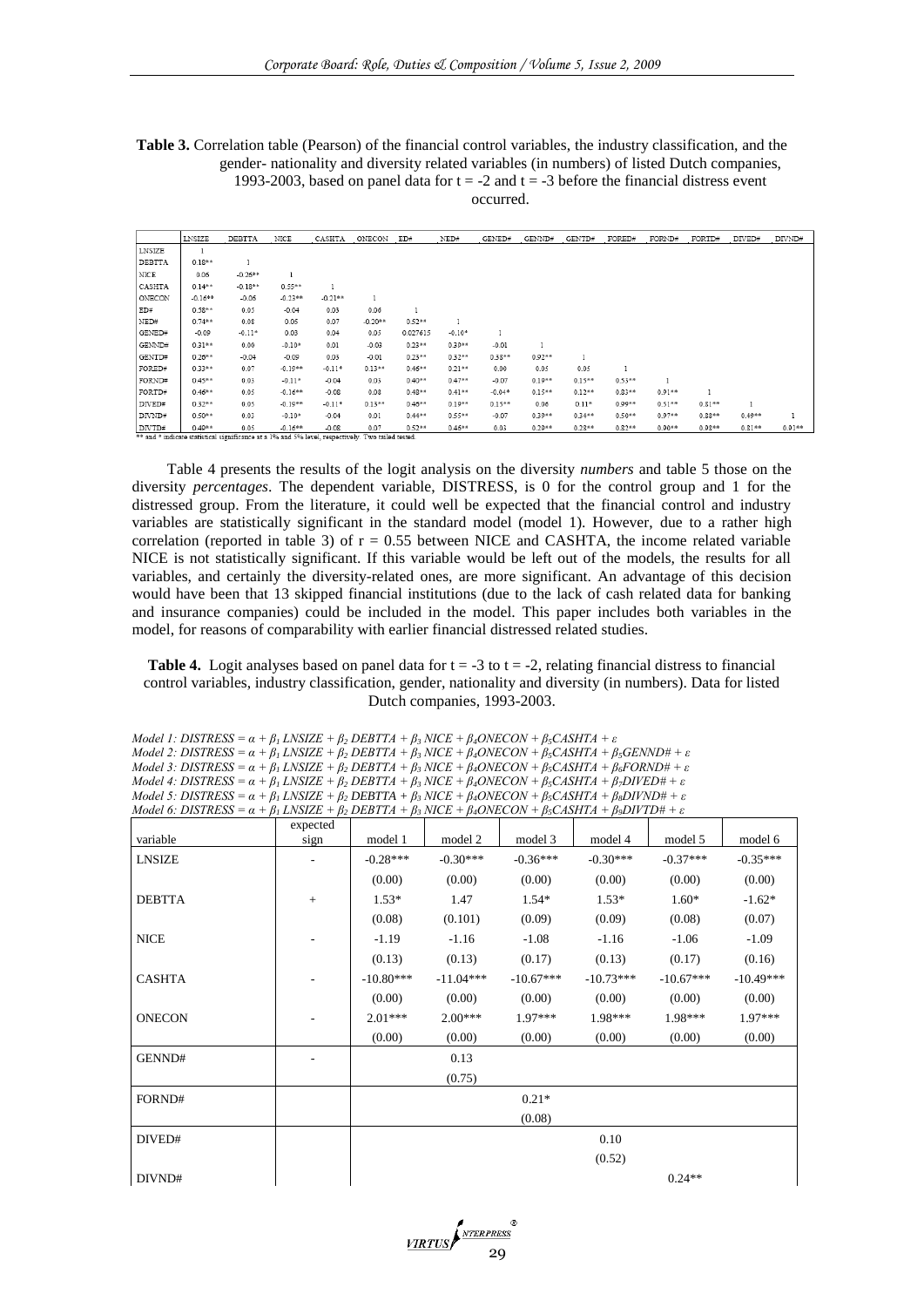|                            |           |           |             |           | (0.05)    |           |
|----------------------------|-----------|-----------|-------------|-----------|-----------|-----------|
| DIVTD#                     |           |           |             |           |           | 0.13      |
|                            |           |           |             |           |           | (0.101)   |
| Intercept                  | 0.47      | 0.60      | 0.72        | 0.54      | 0.71      | 0.61      |
|                            | (0.36)    | (0.25)    | (0.18)      | (0.30)    | (0.18)    | (0.24)    |
| number of observations     | 412       | 410       | 410         | 410       | 410       | 410       |
| LR statistics $(\gamma^2)$ | 153.98*** | 154.90*** | $157.77***$ | 154.38*** | 158.53*** | 156.55*** |
| Nagelkerke $R^2$           | 0.46      | 0.46      | 0.47        | 0.46      | 0.47      | 0.47      |
| percentage correct         | 85.2      | 85.1      | 85.6        | 85.4      | 85.6      | 86.2      |

\*\*\*, \*\* and \* indicate statistical significance at a 1%, 5% and 10% level, respectively. *P-values* in parentheses; two tailed tested. The variables used are defined below table 1.

In both the number and the percentage specification, none of the gender related models show significant results. For reasons of comparability with the results on other diversity specifications, only the GENND (female NEDs) related specifications are reported. Concerning nationality, FORED and FORTD variables are not significant (not shown). FORND (foreign NEDs) is a statistically significant variable on a 10% level of reliability in model 3 in the number- as well as in the percentage specification (see table 4 and 5). Remarkably is its sign, that is positive. This would imply that foreign diversity in the supervisory board is positively related with financial distress. This will be discussed in the next section. A similar result is found for diversity: a statistically significant result on DIVND (diverse NEDs) in the percentage *and* the number specification, and a positive sign for both coefficients. Given the overweight of the nationality diversity (see table 1) in the (total) diversity component, these results seem logic after the nationality results.

**Table 5.** Logit analyses based on panel data for  $t = -3$  to  $t = -2$ , relating financial distress to financial control variables, industry classification, gender, nationality and diversity (in percentages). Data for listed Dutch companies, 1993-2003.

| Model 1: DISTRESS = $\alpha + \beta_1$ LNSIZE + $\beta_2$ DEBTTA + $\beta_3$ NICE + $\beta_4$ ONECON + $\beta_5$ CASHTA + $\varepsilon$                    |          |             |             |             |             |             |             |
|------------------------------------------------------------------------------------------------------------------------------------------------------------|----------|-------------|-------------|-------------|-------------|-------------|-------------|
| Model 2: DISTRESS = $\alpha + \beta_1$ LNSIZE + $\beta_2$ DEBTTA + $\beta_3$ NICE + $\beta_4$ ONECON + $\beta_5$ CASHTA + $\beta_5$ GENND% + $\varepsilon$ |          |             |             |             |             |             |             |
| Model 3: DISTRESS = $\alpha + \beta_1$ LNSIZE + $\beta_2$ DEBTTA + $\beta_3$ NICE + $\beta_4$ ONECON + $\beta_5$ CASHTA + $\beta_6$ FORND% + $\varepsilon$ |          |             |             |             |             |             |             |
| Model 4: DISTRESS = $\alpha + \beta_1$ LNSIZE + $\beta_2$ DEBTTA + $\beta_3$ NICE + $\beta_4$ ONECON + $\beta_5$ CASHTA + $\beta_7$ DIVED% + $\varepsilon$ |          |             |             |             |             |             |             |
| Model 5: DISTRESS = $\alpha + \beta_1$ LNSIZE + $\beta_2$ DEBTTA + $\beta_3$ NICE + $\beta_4$ ONECON + $\beta_5$ CASHTA + $\beta_8$ DIVND% + $\varepsilon$ |          |             |             |             |             |             |             |
| Model 6: DISTRESS = $\alpha + \beta_1$ LNSIZE + $\beta_2$ DEBTTA + $\beta_3$ NICE + $\beta_4$ ONECON + $\beta_5$ CASHTA + $\beta_9$ DIVTD% + $\varepsilon$ |          |             |             |             |             |             |             |
|                                                                                                                                                            | expected |             |             |             |             |             |             |
| variable                                                                                                                                                   | sign     | model 1     | model 2     | model 3     | model 4     | model 5     | model 6     |
| <b>LNSIZE</b>                                                                                                                                              |          | $-0.28***$  | $-0.30***$  | $-0.33***$  | $-0.29***$  | $-0.34***$  | $-0.32***$  |
|                                                                                                                                                            |          | (0.00)      | (0.00)      | (0.00)      | (0.00)      | (0.00)      | (0.00)      |
| <b>DEBTTA</b>                                                                                                                                              | $^{+}$   | $1.53*$     | 1.47        | $1.57*$     | $1.48*$     | $1.63*$     | $-1.61*$    |
|                                                                                                                                                            |          | (0.08)      | (0.101)     | (0.08)      | (0.10)      | (0.07)      | (0.07)      |
| <b>NICE</b>                                                                                                                                                |          | $-1.19$     | $-1.16$     | $-1.10$     | $-1.16$     | $-1.09$     | $-1.11$     |
|                                                                                                                                                            |          | (0.13)      | (0.13)      | (0.16)      | (0.14)      | (0.16)      | (0.15)      |
| <b>CASHTA</b>                                                                                                                                              |          | $-10.80***$ | $-11.04***$ | $-10.66***$ | $-10.80***$ | $-10.61***$ | $-10.62***$ |
|                                                                                                                                                            |          | (0.00)      | (0.00)      | (0.00)      | (0.00)      | (0.00)      | (0.00)      |
| <b>ONECON</b>                                                                                                                                              |          | $2.01***$   | $2.00***$   | $1.95***$   | $1.97***$   | $1.93***$   | $1.95***$   |
|                                                                                                                                                            |          | (0.00)      | (0.00)      | (0.00)      | (0.00)      | (0.00)      | (0.00)      |
| GENND%                                                                                                                                                     |          |             | 0.13        |             |             |             |             |
|                                                                                                                                                            |          |             | (0.75)      |             |             |             |             |
| FORND%                                                                                                                                                     |          |             |             | $1.09*$     |             |             |             |
|                                                                                                                                                            |          |             |             | (0.10)      |             |             |             |
| DIVED%                                                                                                                                                     |          |             |             |             | 0.45        |             |             |
|                                                                                                                                                            |          |             |             |             | (0.49)      |             |             |
| DIVND%                                                                                                                                                     |          |             |             |             |             | $1.29**$    |             |
|                                                                                                                                                            |          |             |             |             |             | (0.05)      |             |
| DIVTD%                                                                                                                                                     |          |             |             |             |             |             | 1.10        |
|                                                                                                                                                            |          |             |             |             |             |             | (0.14)      |
| Intercept                                                                                                                                                  |          | 0.47        | 0.60        | 0.58        | 0.51        | 0.54        | 0.48        |

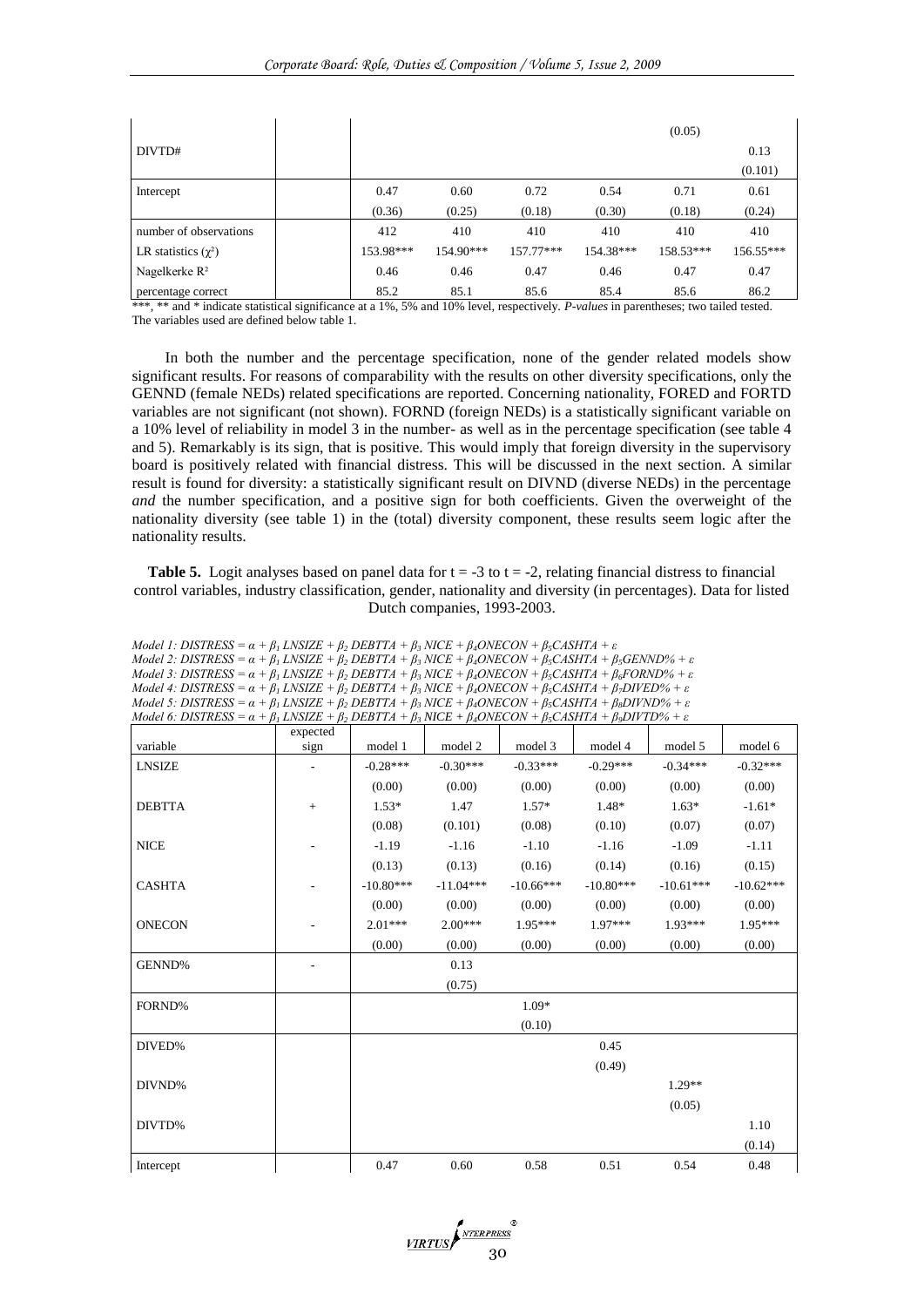|                                      | (0.36)    | (0.25)    | (0.27)      | (0.31)      | (0.30)    | (0.35)    |
|--------------------------------------|-----------|-----------|-------------|-------------|-----------|-----------|
| number of observations               | 412       | 410       | 410         | 410         | 410       | 410       |
| LR statistics $(\gamma^2)$           | 153.98*** | 154.90*** | $157.50***$ | $154.45***$ | 158.66*** | 156.05*** |
| Nagelkerke $R^2$                     | 0.46      | 0.46      | 0.47        | 0.46        | 0.47      | 0.47      |
| percentage correct<br>$\cdot$ $\sim$ | 85.2      | 85.1      | 86.1        | 85.7        | 85.9      | 86.2      |

\*\*\*, \*\* and \* indicate statistical significance at a 1%, 5% and 10% level, respectively. *P-values* in parentheses; two tailed tested. The variables used defined below table 1 and 2.

The first hypothesis on the relationship between gender diversity of NEDs and financial distress should therefore be rejected. Female representation on the board and financial distress do not have a statistically significant relationship. The second hypothesis, hypothesizing *no* relationship between nationality and financial distress, should be rejected as well. The foreign component *does* make a difference. The results show (specifically) a positive relationship between foreign NEDs on the board and financial distress.

From the bottom line of both tables one can see that adding diversity variables results in a slight improvement of the prediction power of the model by at best 1 percent-point, compared to the results for model 1, that consist of control variables only.

## **Discussion on the first and second hypothesis**

First of all, one may argue that the female presence in both groups is not sufficient to expect relevant results. In fact, only 3.19% of all NEDs and 1.03% of all executive directors are female. As there are 60 companies (out of 436 with NEDs; thus, 13.8%) with women on the board, and (for example) 78 cases with an ONECON variable of 1 (17.8%) (which is highly significant), the low number of female NEDs does not coercively explain the results on gender. Another explanation could be that, according to Catalyst (2007a), above-average performance prevails at companies where at least three women serve. The idea is that these women (as a minority) could strengthen each other (Konrad, Kramer and Erkut, 2008). This could not be tested for gender, as there was only one listed company in the Netherlands (during  $t= -1$ ) where three women served. As for nationality, were the same idea could be valid, the average number of companies with three or more foreigners on the board is over 5 percent-point higher for the financially distressed sample (17.3%) than for the control group (11.68%). Higher numbers of diverse NEDs seemingly relate to financial distress. By testing the third hypothesis, the gender issue will be studied in more detail (below).

The prediction power of the models improves only slightly compared with basic model 1. However, the pregnant issue is the positive sign, found for the FORND and DIVND variables in both specifications. How can this be? The explanation might be found in Ruigrok, Peck and Tacheva (2007, p. 546) who conclude that relations-oriented diversity (of which gender and nationality are examples) "can lead to negative communication and affective consequences such as lower decision speed, misunderstandings and conflict". From the results, one should conclude that in times of financial distress foreign NEDs do not exercise a positive influence on the company.

One could wonder whether these results have been influenced by a change in corporate governance regime during the research period, but as the present Dutch corporate governance code (the code Tabaksblat) originates from December 2003, at the end of the research period, they have not. The previous code (code Peters) was less influential. Are the results relevant for today's practice? As diversity is presently a topic and the presence of foreigners on the board grows unquestioned, it probably is. The results show at least, that foreigners on the board are by no means a guarantee against financial distress; and even on the contrary, they may be distress prone.

#### **Individual NED characteristics and the glass cliff hypothesis**

While the previous hypotheses are on the diversity of company *boards*, this section presents a diversity analysis of *NEDs*. The characteristics of NEDs of a financially distressed company and the difference between female and foreign NEDs will be reviewed. Finally, the glass cliff hypothesis on the appointment of female NEDs will be tested.

The *characteristics* of NEDs of financially distressed companies and control companies, as well as from female and non-Dutch NEDs can be read from table 6.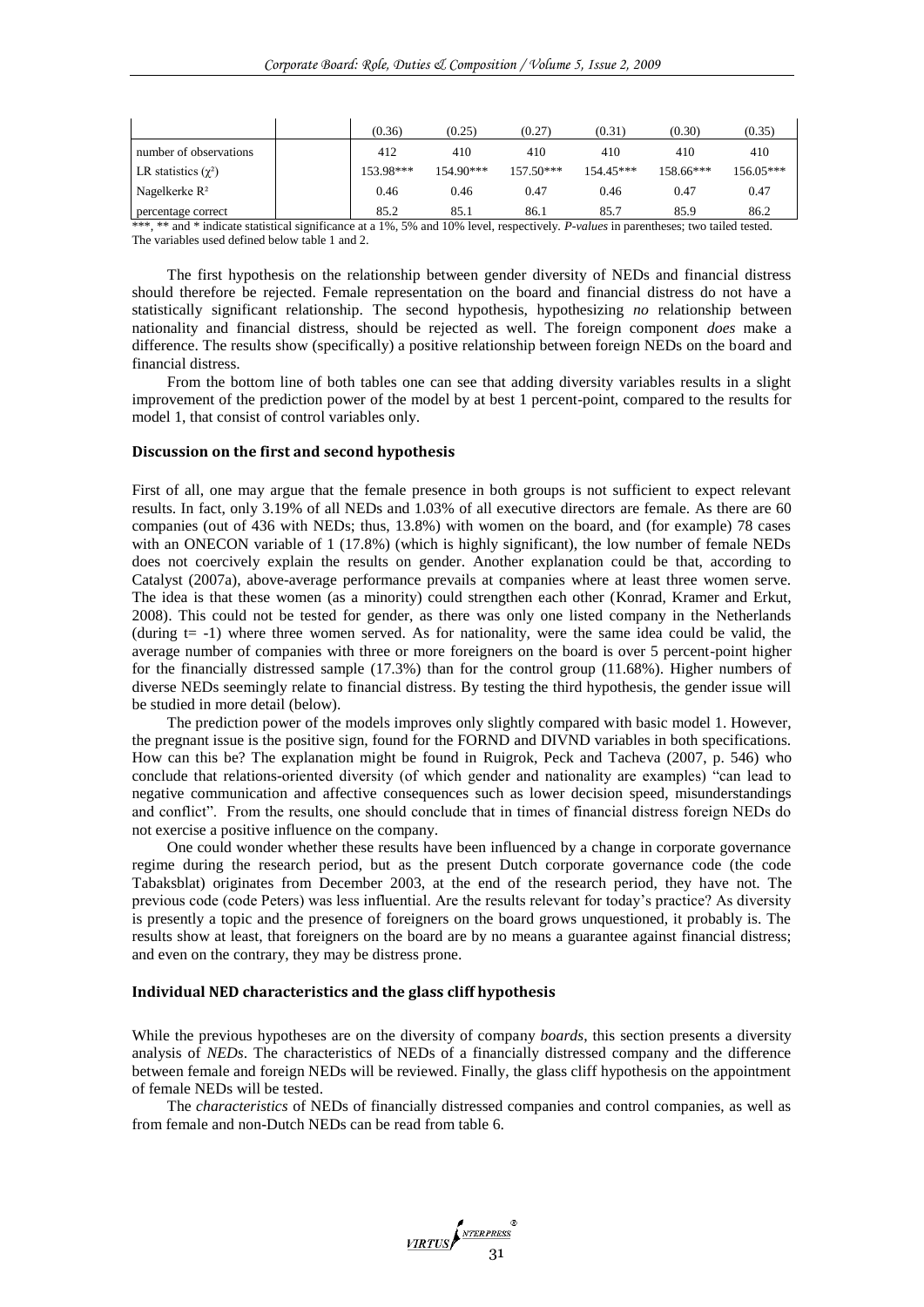| NED-characteristics   | average | financial distress |          |                                          | nationality |         |                                          | gender |        |                                          |
|-----------------------|---------|--------------------|----------|------------------------------------------|-------------|---------|------------------------------------------|--------|--------|------------------------------------------|
|                       |         | control            | distress | difference of mean<br>(absolute z-value) | Dutch       | foreign | difference of mean<br>(absolute z-value) | male   | female | difference of mean<br>(absolute z-value) |
| number                | 2161    | 1718               | 443      |                                          | 1788        | 373     |                                          | 2092   | 69     |                                          |
| average value         |         |                    |          |                                          |             |         |                                          |        |        |                                          |
| AGE                   | 58.96   | 59.75              | 55.95    | $3.80***$                                | 59.69       | 55.48   | $4.21***$                                | 59.13  | 54.20  | 4.93***                                  |
|                       |         |                    |          | (8.59)                                   |             |         | (8.61)                                   |        |        | (4.93)                                   |
| NETWORK               | 4.35    | 4.49               | 3.83     | $0.66***$                                | 4.73        | 2.52    | $2.21***$                                | 4.41   | 2.67   | $1.74***$                                |
|                       |         |                    |          | (5.48)                                   |             |         | (12.05)                                  |        |        | (4.29)                                   |
| <b>EDUCATION</b>      | 1.05    | 1.08               | 0.93     | $0.15***$                                | 1.15        | 0.57    | $0.58***$                                | 1.06   | 0.81   | $0.25**$                                 |
|                       |         |                    |          | (3.06)                                   |             |         | (14.74)                                  |        |        | (2.08)                                   |
| WORKLOAD (FTE)        | 0.90    | 0.88               | 0.97     | $-0.09**$                                | 0.89        | 0.97    | $-0.08*$                                 | 0.90   | 0.84   | 0.06                                     |
|                       |         |                    |          | (2.51)                                   |             |         | (1.76)                                   |        |        | (1.06)                                   |
| percentages           |         |                    |          |                                          |             |         |                                          |        |        |                                          |
| DEPENDENCY            | 0.19    | 0.19               | 0.20     | $-0.01$                                  | 0.14        | 0.42    | $-0.28***$                               | 0.19   | 0.29   | $-0.10**$                                |
|                       |         |                    |          | (0.56)                                   |             |         | (12.49)                                  |        |        | (2.12)                                   |
| NATIONALITY (foreign) | 0.17    | 0.16               | 0.24     | $-0.08***$                               |             |         |                                          | 0.17   | 0.29   | $-0.12***$                               |
|                       |         |                    |          | (4.23)                                   |             |         |                                          |        |        | (2.65)                                   |
| GENDER (female)       | 0.03    | 0.03               | 0.03     | 0.00                                     | 0.03        | 0.05    | $-0.02***$                               |        |        |                                          |
|                       |         |                    |          | $-(0.04)$                                |             |         | (2.65)                                   |        |        |                                          |

| Table 6. An analysis of characteristics of NEDs of listed Dutch companies, 1993-2003, by nationality, |
|-------------------------------------------------------------------------------------------------------|
| gender and by financial situation of the company, based on panel data for $t = -2$ and $t = -3$       |
| before the financial distress event occurred.                                                         |

AGE age of the NED at the end of the panel year<br>NETWORK number of NED positions in public or priva

NETWORK number of NED positions in public or private companies<br>EDUCATION level defined as 1 for one masters degree: 2 for two master

level defined as  $1$  for one masters degree; 2 for two masters degrees; 3 for PhD or professorship WORKLOAD (FTE) workload as percentage of full time equivalent (1800 hrs/y). A NED position in a public company takes 200 hours, in a private company 100 hrs (both doubled for the chairman); a regular job takes 1800 hrs

DEPENDENCY dummy, 1 in case the NED is dependent according to the code Tabaksblat principle III.2<br>NATIONALITY dummy, 1 in case the NED is of non-Dutch nationality NATIONALITY dummy, 1 in case the NED is of non-Dutch nationality<br>GENDER dummy, 1 in case the NED is a woman. dummy, 1 in case the NED is a woman.

Below table 6 are seven NED characteristics specified: age, network, education, workload, dependency, nationality and gender. The relevance of these characteristics is described in the literature, for instance: Pfeffer and Salancik (1978), Zahra and Pearce (1989), Williams and O'Reilly (1998), Harris and Shimizu (2004) and Ruigrok, Peck and Tacheva (2007). This paper does not go in detail into these characteristics; it just analyses the differences therein between groups of NEDs.

The average NED of a Dutch company can be characterized as male, Dutch, 59 years old, holding a masters degree and four NED positions. His workload is 90% of a full time job and in more than 80% of the cases he is independent. This profile differs significantly from that of NEDs of distressed companies, of foreign NEDs and of female NEDs. As table 6 shows, NEDs of financially distressed companies, foreign NEDs and female NEDs differ statistically significant in age (by four to five years the younger than the average), in network (by one or two positions smaller), in university education (on average no masters degree) and in dependence (they are more often dependent). Female NEDs score better than foreign NEDs on their network and their education, and remarkably, their workload is less than the average by two hours/week and less than five hours/week than foreign NEDs. They are less dependent (29%) than foreign NEDs (42%). Based on this profile, one would prefer gender diversity above nationality diversity. Related to financial distress, the nationality score is not positive too: financially distressed companies have statistically significant more often foreign NEDs. In contradiction to this finding, female NEDs are statistically significant more often foreigners, which might be due to a relatively large number of (mostly foreign) female NEDs representing large shareholders. Either those women work for their (foreign) holding company, and do not have other Dutch directorships, or they (only) fulfill non-executive directorships. The multiple directorship position men sometimes have (*in extremis* 11 NED positions), is unheard of for women. However, it would be wrong to conclude from the analysis that female or foreign NEDs are generally less resourceful for companies than male, Dutch NEDs. As Klein (1998) shows, dependent directors (for example, those who represent large shareholdings) in the investment committee have a positive performance effect. Numerous other arguments for the recruitment of female NEDs have been proposed in the literature (Burgess and Tharenou, 2002, p. 40; Ruigrok, Peck and Tacheva, 2007, p. 548).

Are the female NEDs indeed appointed in precarious leadership positions? Table 1 shows that the frequency of a female NED on the board is higher (17%) in the control group than in the financially distressed group (14%), although this difference is not statistically significant. On average, 3% of NEDs is female, in the control as well as in the distressed sample (table 6). An overrepresentation in difficult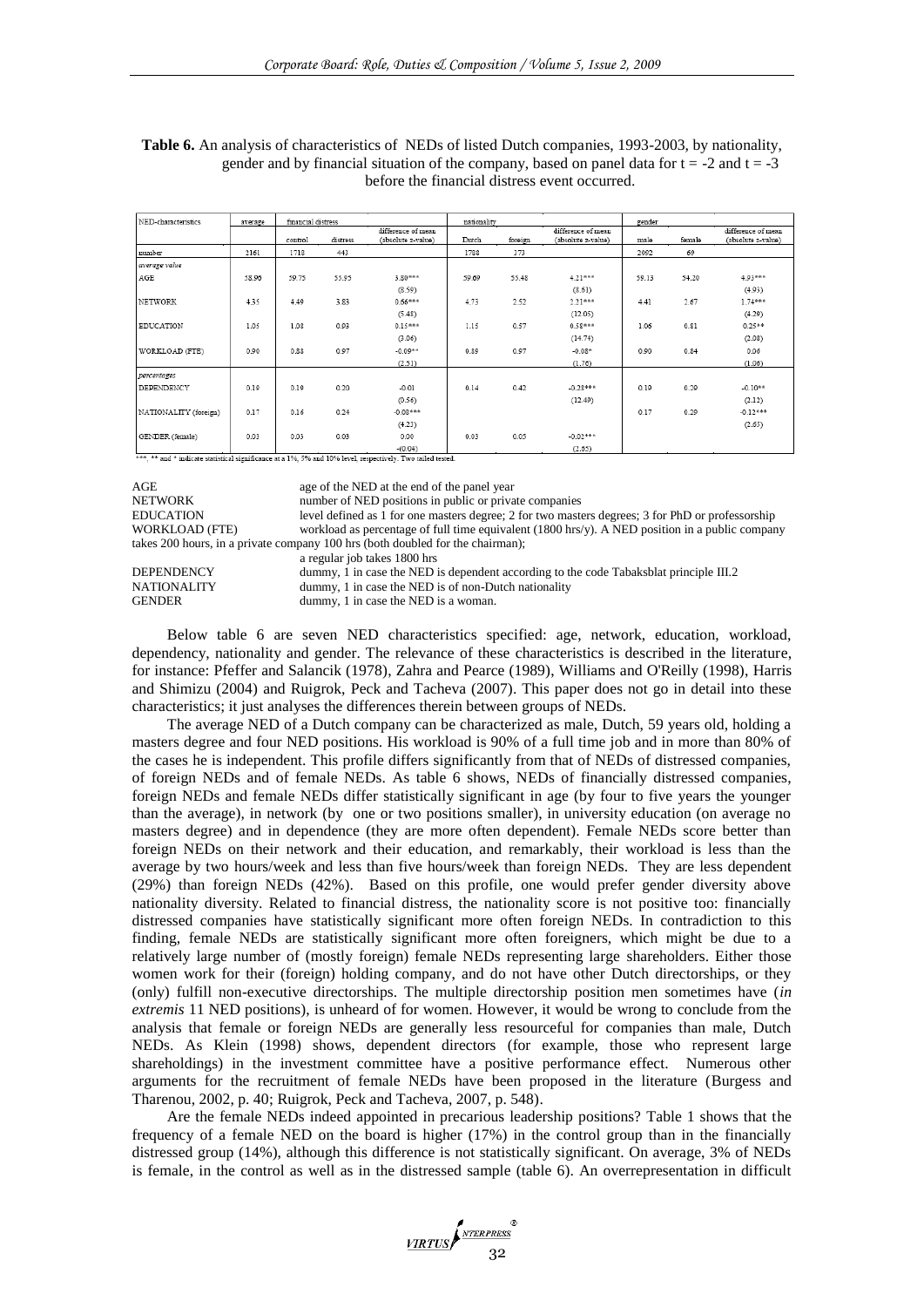positions as hypothesized (more female NEDs on boards of financially distressed companies) is apparently not the case. The picture does not change when taking executive directors into consideration. The control group counts twelve (3.6%) executive directors and the distressed group two (1.7%). There were no female CEOs of financially distressed companies. Out of the two female executive directors of a financially distressed company found, one was appointed shortly before the financial distress occurred. It should be noted here, as anecdotal evidence, that UPC N.V. (a cable company) with *three* female NEDs during t= -1, is one out of a handful of listed companies that have ever survived after a Court declared suspension of payments.

The better way to test the glass cliff hypothesis, is to study the *female appointments*. This is what Ryan and Haslam (2005) and Adams, Gupta and Leeth (2007) did. From the data on financially distressed listed companies in the Netherlands (which were extended to this end from  $t= -4$  to  $t=-1$ ), there is no evidence at all that female NEDs are appointed in precarious times. Apart from the positions mentioned in table 1 and 6, there was only one (new) female NED appointed one year prior to financial distress  $(t= -1)$ . During t= -2, two female NEDs resigned, and no new female NEDs were appointed. For executive directors of financially distressed companies this was identical: only one female appointment during  $t = -1$ , none during t= -2. These findings can never be conclusive, of course, as the number of appointments is too small, but they do not indicate the existence of a glass cliff.

Would it be possible then, to find any significant pattern or significant difference in the reaction of the Dutch stock market to the appointment of female or male executive directors? The results of a small event study on six female appointments during the period 1999-2007, as shown in figure 1, also fail to support the glass cliff hypothesis.





The female appointments between 1999 and 2007 for which stock data are available are included. As in Adams, Gupta and Leeth (2007), the cumulative stock returns over 120 trading days prior to the appointment day (defined as the day the directorship is actually assumed) up to 100 days thereafter are adjusted for the changes in the stock index. As can be seen from figure 1, all stocks show a (mostly small) positive stock return on the appointment day. At the end of the research period, three stocks have a small (less than 7%) loss, while three show a profit (up to 24%). There is no sign of a dramatic fall of the stock price before or after the appointment of a woman (the volatility of the Baan stock had to do with the problems of the company). Figure 1 does not show the evidence one would expect (either a negative stock return before the appointment, or thereafter, or both), when talking about a glass cliff. This (preliminary) conclusion is reinforced by the results from Figure 2.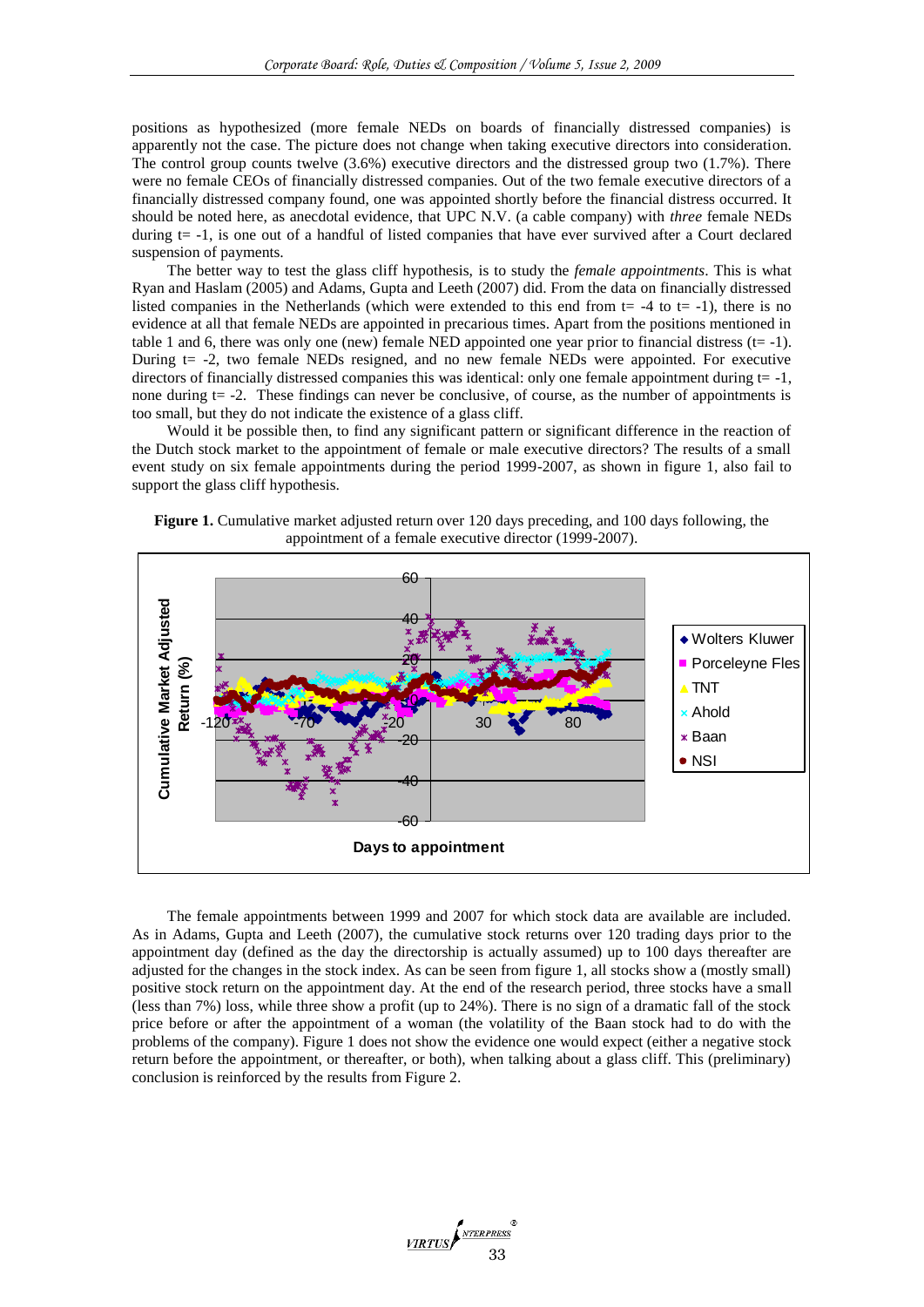

**Figure 2.** Cumulative market adjusted return over 120 days preceding, and 100 days following, the appointment of a male executive director (1999-2007).

The cumulative market-adjusted returns before and after the appointment of six randomly chosen male executive directors show a much wider spread in stock returns. Three stocks show a negative, and three a positive cumulative market-adjusted return on the appointment day. After 100 days, the situation is identical (one stock changed category). If a glass cliff were in existence, one would expect figure 1 to indicate a more negative pattern than figure 2. Instead, figure 2 shows more volatile reactions of the stock market than figure 1. Given the nature of this event study, no firm conclusions can be drawn. As it is, none of the previous approaches show any evidence at all for the existence of a glass cliff for Dutch listed companies.

## **Discussion on the third hypothesis**

Female representation on corporate boards in the Netherlands is lagging far behind. Whilst Ryan and Haslam (2005, p. 81) conclude for the UK that women are beginning to break through the *glass ceiling* which unavoidably is accompanied by the possibility of obtaining precarious positions— this certainly is not the case in the Netherlands. Ryan and Haslam study 19 appointments of female directors in 2003, and Adams, Gupta and Leeth (2007) 48 CEO appointments over the years 1992-2004. Those numbers are unheard of in the Netherlands. The *glass cliff* hypothesis should perhaps be tested again, once the glass ceiling really has started to erode.

Remarkably, Ryan and Haslam (2005) do not differentiate between the appointment of an *executive* director and a NED. This seems not correct. At least in the Netherlands, the appointment of a NED is considered as an event of minor importance. Research on appointments should control for this difference. A clear definition of the appointment date is essential as well. In the Netherlands, a director is generally appointed by the AGM/EGM. As long as there is no formal appointment, a director might be 'acting'. The proposed appointment will be made public in a press release. What date should be taken into account when studying stock returns: this announcement date, the 'acting' date, or the appointment date? Nor Ryan and Haslam (2005), nor Adams, Gupta and Leeth (2007) acknowledge this problem.

# **Conclusion**

The results of this study indicate that the remarks of Daily, Certo and Dalton (1999, p. 96) still hold: a primary rationale for being invited for board service is having the appropriate business experience. Or, to put it in more general terms: diverse directors are valued not for *what* they are, but for *who* they are, human beings with their specific skills and resources for the company. From this paper, the possible disadvantages associated with foreign directors (e.g. negative communication, misunderstandings and conflict) appear to have the upper hand. Foreign NEDs are positively associated with financial distress. No evidence can be gleaned from the above presented research on Dutch data for a relationship between